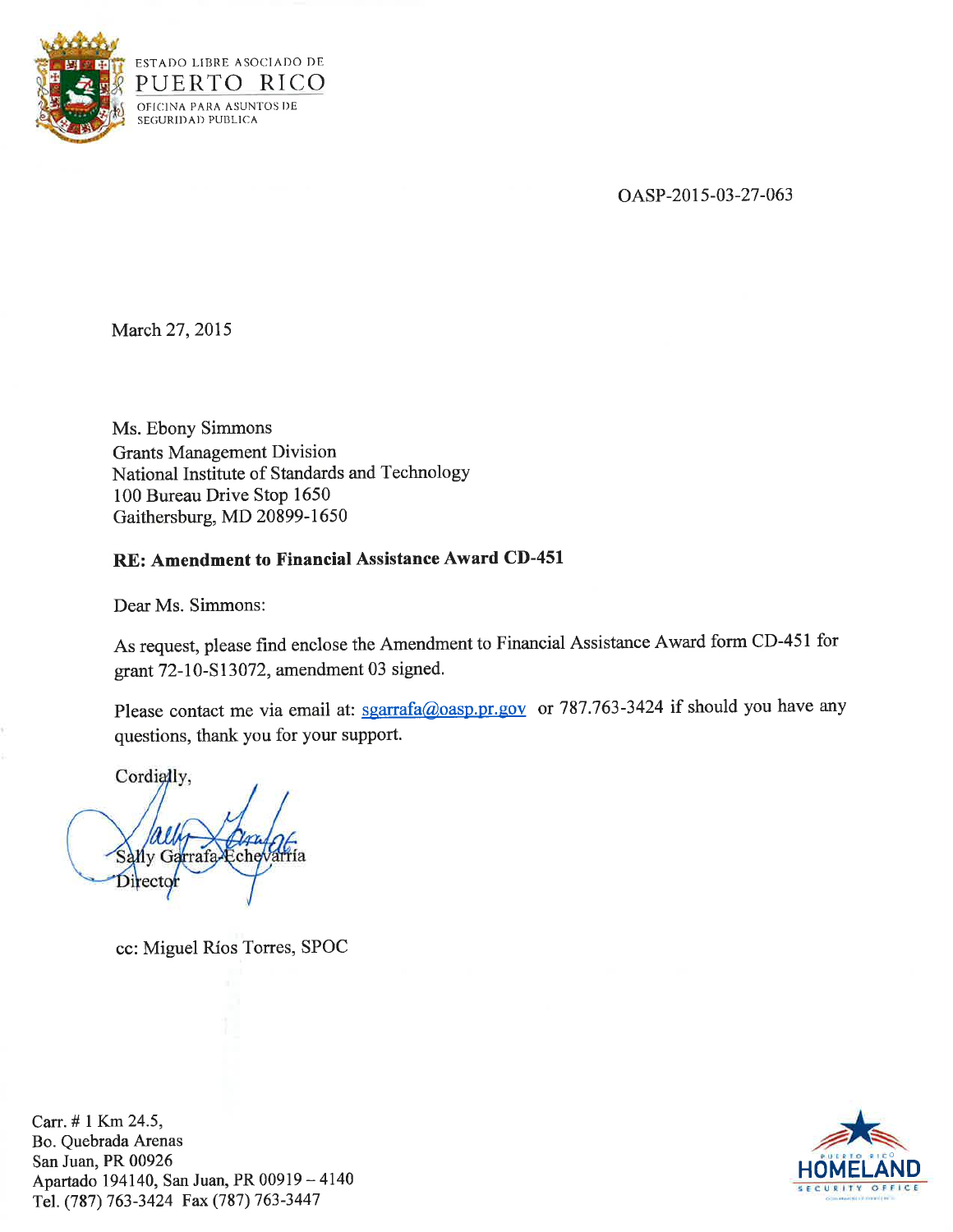| FORM CD-451<br>(REV. 12-14)                                                                                                                                                                                                                                                                                                                                                                                                                                                                                                                                                                                                         |                                          | U.S. DEPARTMENT OF COMMERCE | <b>X GRANT</b>                      | COOPERATIVE AGREEMENT                  |  |
|-------------------------------------------------------------------------------------------------------------------------------------------------------------------------------------------------------------------------------------------------------------------------------------------------------------------------------------------------------------------------------------------------------------------------------------------------------------------------------------------------------------------------------------------------------------------------------------------------------------------------------------|------------------------------------------|-----------------------------|-------------------------------------|----------------------------------------|--|
| <b>AMENDMENT TO</b><br><b>FINANCIAL ASSISTANCE AWARD</b>                                                                                                                                                                                                                                                                                                                                                                                                                                                                                                                                                                            |                                          |                             | <b>AWARD NUMBER</b><br>72-10-S13072 |                                        |  |
| <b>CFDA NO. AND NAME</b>                                                                                                                                                                                                                                                                                                                                                                                                                                                                                                                                                                                                            |                                          |                             |                                     |                                        |  |
| 11.549 - State and Local Implementation Grant Program                                                                                                                                                                                                                                                                                                                                                                                                                                                                                                                                                                               |                                          |                             |                                     |                                        |  |
| <b>PROJECT TITLE</b>                                                                                                                                                                                                                                                                                                                                                                                                                                                                                                                                                                                                                |                                          |                             |                                     |                                        |  |
| Puerto Rico Broadband Safety Network                                                                                                                                                                                                                                                                                                                                                                                                                                                                                                                                                                                                |                                          |                             | <b>AMENDMENT NUMBER</b>             |                                        |  |
| <b>RECIPIENT NAME</b><br>Puerto Rico Office for Public Safety and Security                                                                                                                                                                                                                                                                                                                                                                                                                                                                                                                                                          |                                          |                             | 3                                   |                                        |  |
|                                                                                                                                                                                                                                                                                                                                                                                                                                                                                                                                                                                                                                     |                                          |                             |                                     |                                        |  |
| P.O. Box 194140                                                                                                                                                                                                                                                                                                                                                                                                                                                                                                                                                                                                                     |                                          |                             |                                     | <b>EXTEND PERIOD OF PERFORMANCE TO</b> |  |
| <b>CITY, STATE ZIP</b>                                                                                                                                                                                                                                                                                                                                                                                                                                                                                                                                                                                                              |                                          |                             | 02/28/2018                          |                                        |  |
| San Juan, PR 00919-4140<br><b>COSTS ARE REVISED AS</b><br><b>FOLLOWS:</b>                                                                                                                                                                                                                                                                                                                                                                                                                                                                                                                                                           | <b>PREVIOUS</b><br><b>ESTIMATED COST</b> | <b>ADD</b>                  | <b>DEDUCT</b>                       | <b>TOTAL</b><br><b>ESTIMATED COST</b>  |  |
| FEDERAL SHARE OF COST                                                                                                                                                                                                                                                                                                                                                                                                                                                                                                                                                                                                               | \$1,432,624.00                           | \$0.00                      | \$0.00                              | \$1,432,624,00                         |  |
| <b>RECIPIENT SHARE OF COST</b>                                                                                                                                                                                                                                                                                                                                                                                                                                                                                                                                                                                                      | \$358,160.00                             | \$0.00                      | \$0.00                              | \$358,160.00                           |  |
| TOTAL ESTIMATED COST                                                                                                                                                                                                                                                                                                                                                                                                                                                                                                                                                                                                                | \$1,790,784.00                           | \$0.00                      | \$0.00                              | \$1,790,784.00                         |  |
| ALL PREVIOUS TERMS AND CONDITIONS REMAIN IN EFFECT.                                                                                                                                                                                                                                                                                                                                                                                                                                                                                                                                                                                 |                                          |                             |                                     |                                        |  |
| This Amendment Document (Form CD-451) signed by the Grants Officer constitutes an Amendment of the above-<br>referenced Award, which may include an obligation of Federal funding. By signing this Form CD-451, the Recipient<br>agrees to comply with the Amendment provisions checked below and attached, as well as previous provisions<br>incorporated into the Award. If not signed and returned without modification by the Recipient within 30 days of receipt,<br>the Grants Officer may unilaterally withdraw this Amendment offer and de-obligate any associated funds.<br>X SPECIAL AWARD CONDITIONS<br>LINE ITEM BUDGET |                                          |                             |                                     |                                        |  |
| OTHER(S)                                                                                                                                                                                                                                                                                                                                                                                                                                                                                                                                                                                                                            |                                          |                             |                                     |                                        |  |
| SIGNATURE OF DEPARTMENT OF COMMERCE GRANTS OFFICER<br>Robin Bunch<br>For<br>TYPED NAME, TYPED TITLE, AND SIGNATURE OF AUTHORIZED RECIPIENT OFFICIAL                                                                                                                                                                                                                                                                                                                                                                                                                                                                                 |                                          |                             |                                     | <b>DATE</b><br>DATE                    |  |
|                                                                                                                                                                                                                                                                                                                                                                                                                                                                                                                                                                                                                                     |                                          |                             |                                     | $\mathbf{3}$                           |  |